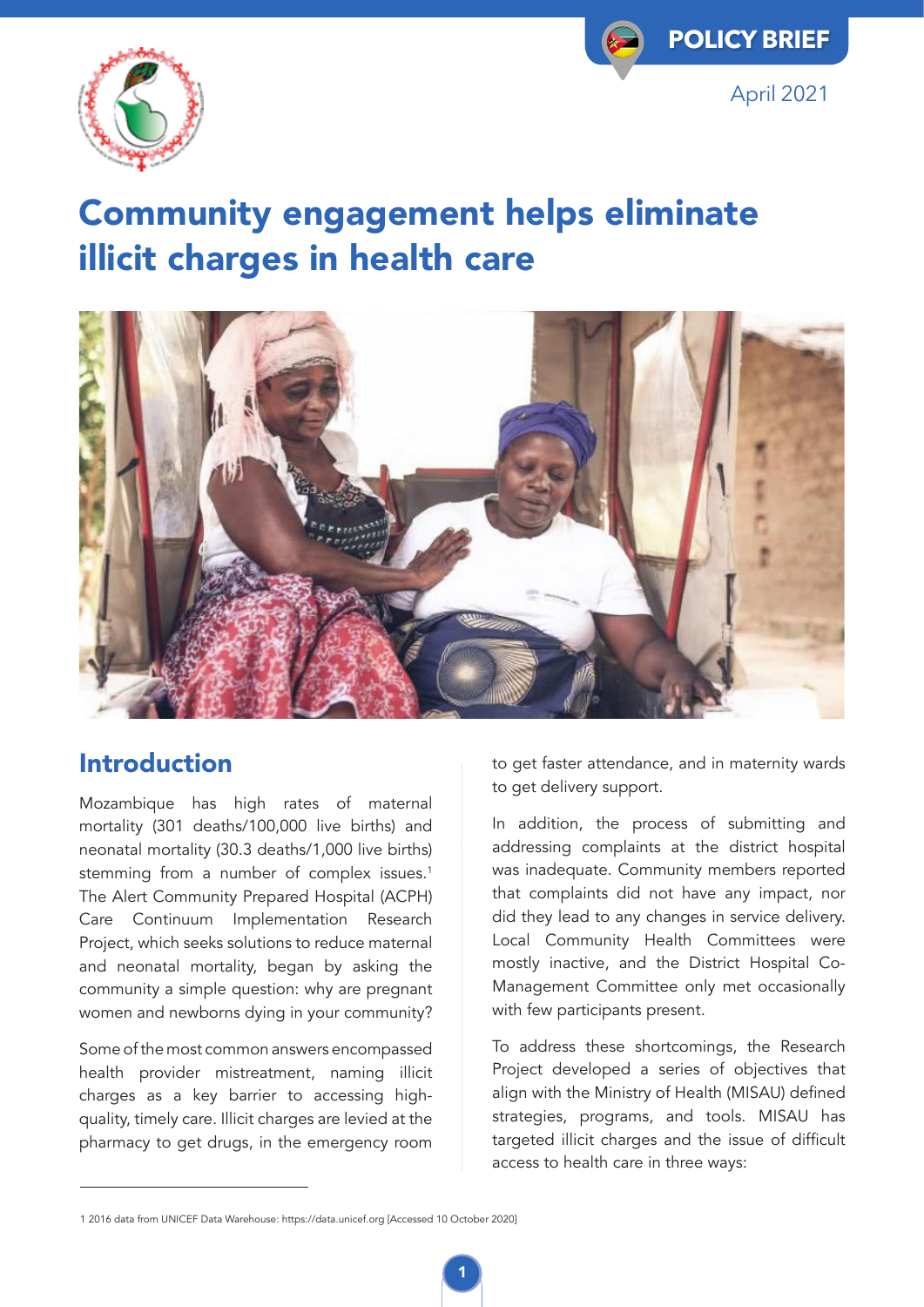

Developing Local Health Committees to inform, educate, and discuss local health issues;

- $\mathcal{F}$ 
	- ii. Developing District Hospital Co-Management Committees, comprised of health professionals and members of Local Health Committees to discuss, inform, and cooperate on questions of facility management and provision of health care services;
- 

iii. Developing the health facility challenges survey tool, which uses community and hospitalbased reports and meetings to monitor and evaluate hospital function and user satisfaction.

#### Research goal

The goal of this research was to decrease illicit charges through developing strong Local Health Committees, strengthening the District Hospital Co-Management Committee and implementing the newly developed health facilities challenges survey. The research took place in the Natikiri Administrative District, a semi-rural area of approximately 50,000 people just outside of Nampula in northern Mozambique.

#### The implementation process

University Lurio (Mozambique) and the University of Saskatchewan (Canadian partner) have been working in Natikiri for over ten years and have developed close partnerships with community members and leaders. As part of this research, the Project provided the following interventions:

i. Training, using the local language, for existing Local Health Committee and District Health Co-management Committee members about sexual and reproductive health and rights (SRHR), family planning (FP), nutrition, and community health services;

- ii. Reviving and training other health committees that have been inactive for several years, and promoting their participation in Co-Management Committee meetings; and
- iii. Supporting the use of the Health Facilities Challenges Survey tool by the Co-Management Committee in regular meetings every two months as a way to monitor health services evolution and communities' opinions (note: ACPH was the first hospital in Mozambique to use this tool).

#### Achievements

Local Health Committees expanded in Natikiri from six poorly functioning groups to 20 active Local Health Committees covering 95% of targeted communities, with health information and education activities reaching more than 10,000 people per year.

District Hospital Co-Management Committee participation diversified to include 68 different Local Health Committee members, who partook in several of the 13 meetings held over two years (2018 and 2019) at the district hospital. The Co-Management Committee had discussions with 39 different health care workers, including the management team, maternal and child health board, statisticians, doctors, and nurses. The teaching and ongoing regular support received through these meetings and training session empowered community leaders and traditional birth attendants (TBA) to share their SRHR and FP knowledge with the community, thereby improving maternal and newborn care in the community.

Community engagement and representation enhanced as a result of the strengthened Co-Management Committee. In contrast to previous times when there was limited community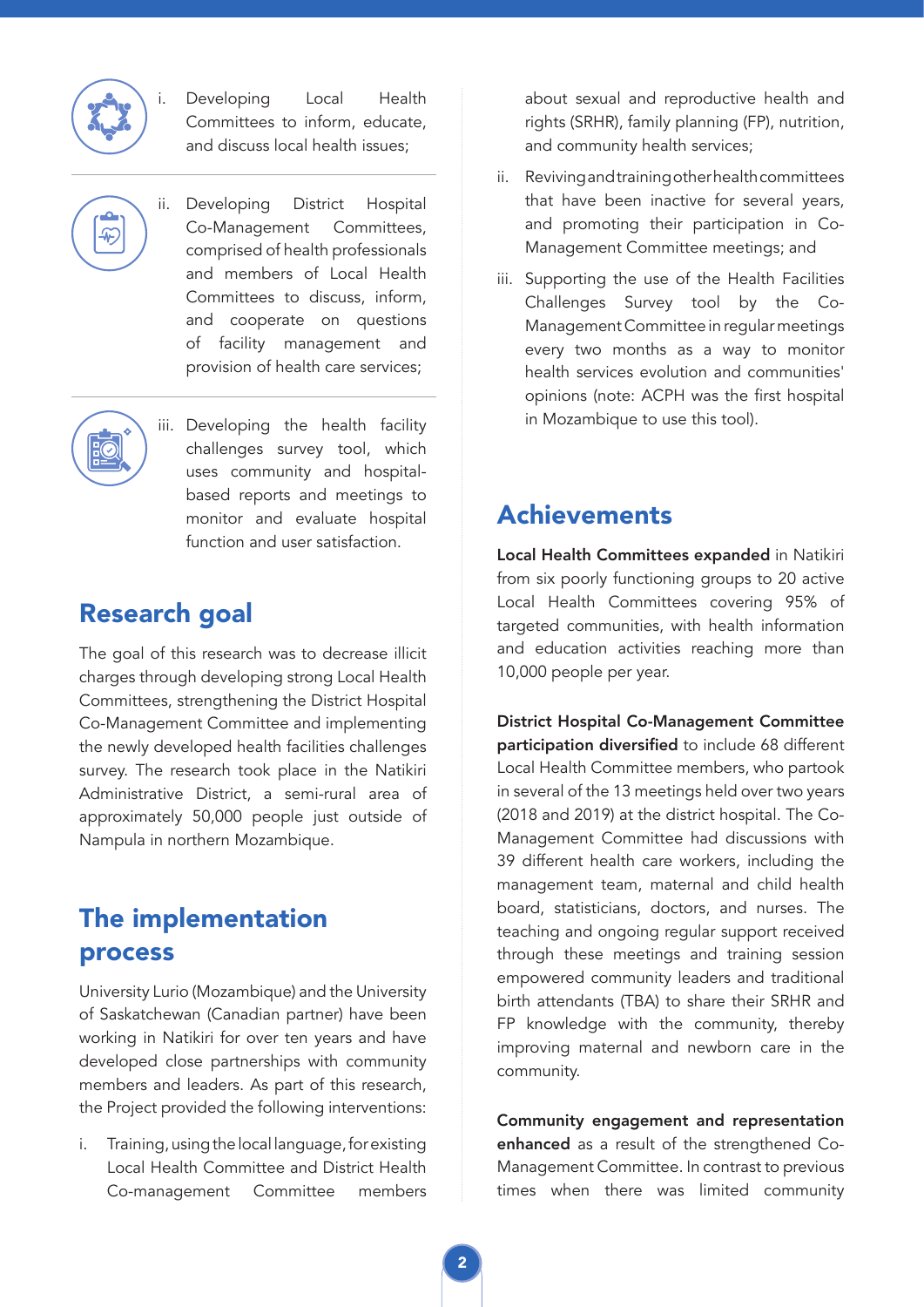representation, infrequent meetings, and low impact on Marrere General Hospital (MGH) services delivery, the research interventions resulted in participation from diverse stakeholders from all of Natikiri (including TBAs, traditional leaders and religious leaders), regular meetings every two months, and a registry of complaints, successes, and other comments, enhancing health service delivery.

#### Incidences of illicit charges seldom occurred in the pharmacy, emergency room, and maternity ward. When they did happen, complaints were shared with the MGH management board and quickly resolved.



New Local Health Committee in Namitatar community

Community volunteers mobilized to be at the hospital (scheduled weekly) to support, inform, and educate health facility users. Volunteers also initiated a maternity waiting home as a way to support pregnant women coming long distances to the maternity to wait for delivery.

Overall, this intervention was not costly for the ACPH project – over two years, we estimated it cost USD 900 – and it was effective in reducing illicit charges, enhancing community engagement and improving access to health.



MGH Co-Management Committee meeting, 2019

### Key findings

- **o** The Mozambique Ministry of Health has designed an effective community participation program to enhance the quality of public health services, but this strategy is rarely effectively implemented.
- When approached by trusted partners, communities are eager to become engaged to decrease maternal and child mortality. They volunteer to cooperate, and their leaders are willing to receive health issues training and are ready to participate in health information and community education.
- Local Health Committees can serve as preventive medicine and screening agents who can  $\bullet$ participate in strengthening health facility and services management.
- Co-Management Committees are effective in improving health services and decreasing illicit  $\bullet$ charges if leadership and monitoring are supported.